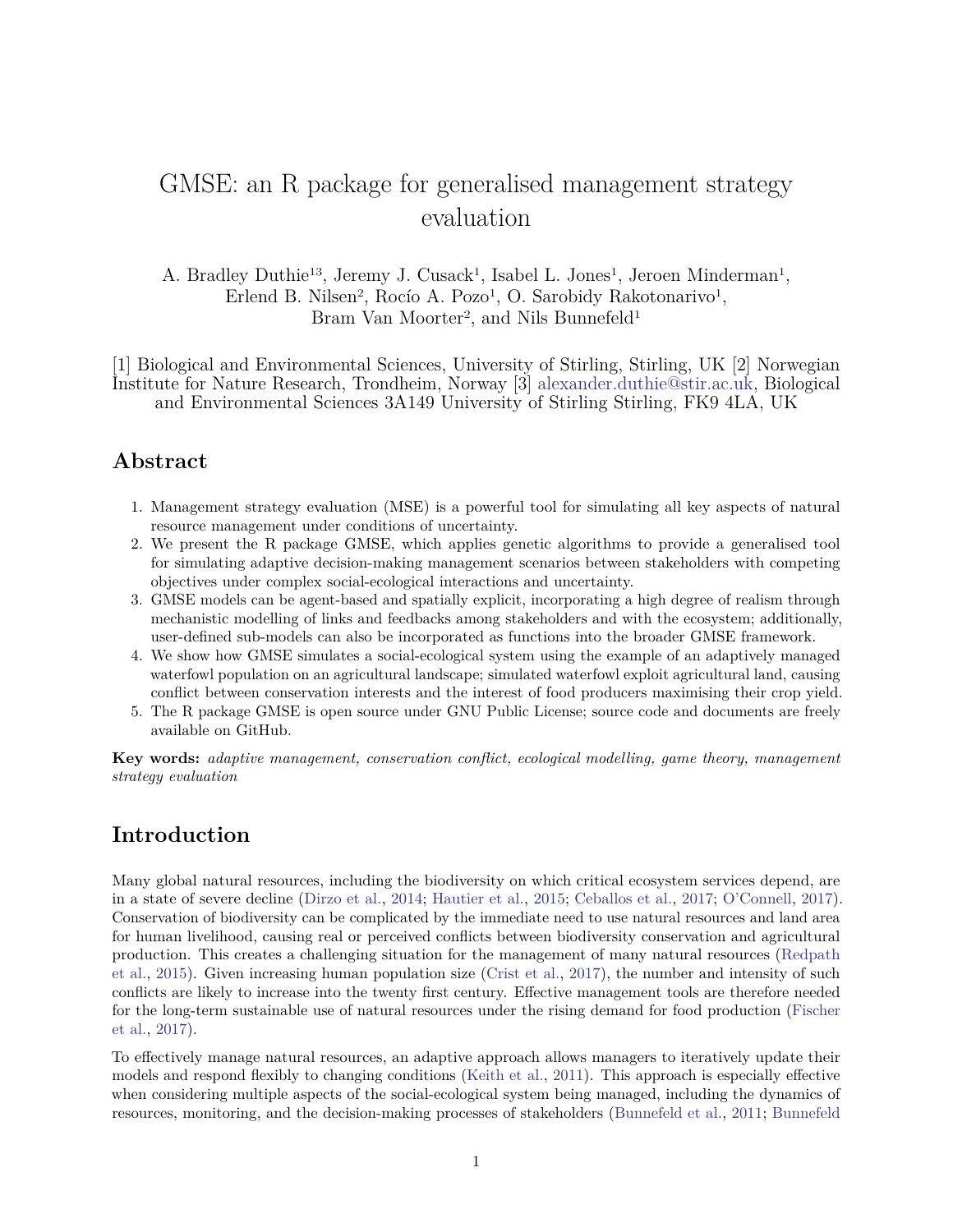[and Keane,](#page-6-7) [2014\)](#page-6-7). Management strategy evaluation (MSE) is a modelling framework, first developed in fisheries (e.g., [Sainsbury et al.,](#page-7-2) [2000;](#page-7-2) [Polacheck et al.,](#page-7-3) [1999;](#page-7-3) [Smith et al.,](#page-7-4) [1999;](#page-7-4) [Moore et al.,](#page-7-5) [2013\)](#page-7-5), for simulating all of these aspects of resource management in a way that uniquely considers the uncertainties inherent to every stage of the management process [\(Bunnefeld et al.,](#page-6-6) [2011;](#page-6-6) [Punt et al.,](#page-7-6) [2016\)](#page-7-6). Nevertheless, MSE models developed hitherto have been limited in their ability to model human decision-making [\(Fulton](#page-6-8) [et al.,](#page-6-8) [2011;](#page-6-8) [Dichmont and Fulton,](#page-6-9) [2017\)](#page-6-9); manager decisions are typically based on fixed rules, and user behaviour likewise remains fixed over time instead of dynamically responding to changing resource availability and management decisions [\(Schlüter et al.,](#page-7-7) [2012;](#page-7-7) [Melbourne-Thomas et al.,](#page-6-10) [2017\)](#page-6-10). Here we introduce generalised management strategy evaluation (GMSE), which incorporates a game-theoretic perspective to model the goal-oriented, dynamic decision-making processes of stakeholders.

The R package 'GMSE' is a flexible modelling tool to simulate key aspects of natural resource management. GMSE offers a range of parameters to simulate resource dynamics (primarily, but not necessarily biological populations) and management policy options, and includes genetic algorithms to dynamically model stakeholder (manager and user) decision-making. Genetic algorithms find adaptive solutions to any simulated conditions given stakeholder-specific goals (see [The Genetic Algorithm of GMSE\)](#page-0-0), allowing GMSE to model scenarios of conservation conflict.

GMSE allows researchers to address adaptive management questions *in silico* through simulation. Simulations can be parameterised with initial conditions derived from empirical populations of conservation interest to predict key social-ecological outcomes (e.g., resource extinction, agricultural yield) given uncertainty. The sensitivity of these outcomes to different management options (e.g., population target, policies available, observation methods, budget constraints, etc.) can thereby inform management decisions, even given competing management objectives caused by conservation conflict (e.g., [Strand et al.,](#page-7-8) [2012;](#page-7-8) [Redpath et al.,](#page-7-9) [2013;](#page-7-9) [Sundt-Hansen et al.,](#page-7-10) [2015;](#page-7-10) [Pozo et al.,](#page-7-11) [2017;](#page-7-11) [Fox and Madsen,](#page-6-11) [2017\)](#page-6-11). Additionally, GMSE can be used to explore general questions concerning management theory such as the following: How is population persistence affected by management frequency or observation intensity? How does variation in user actions affect the distribution of resources or landscape properties? How do asymmetries in stakeholder influence (i.e., budgets) affect resource dynamics?

# **GMSE model structure**

GMSE builds off of the MSE framework (Fig. 1). The function gmse runs simulations using four predefined individual-based submodels, which can be parameterised to fit various case studies; more tailored submodels can also be defined using the gmse\_apply function (see [Use of the gmse\\_apply function\)](#page-0-0). By default, GMSE models (1) a population of discrete resources (e.g., a managed species) with individual traits (e.g., location, age) on a spatially-explicit landscape and simulates resource birth, individual movement between landscape cells, interaction with the landscape, and death; the discrete nature of resources causes demographic stochasticity, and therefore uncertainty. This sub-model is unique in not relying on other sub-models because ecological dynamics can be simulated in the absence of observation and management. (2) Observation is modelled in one of three ways: resource counting on a subset of landscape cells (e.g., [Nuno et al.,](#page-7-12) [2013\)](#page-7-12), marking and recapturing a fixed number of resources, or counting resources across the whole landscape one set of landscape cells at a time (during which resources might move). Sampling error from all observation types generates a range of uncertainties that depend on monitoring effort. (3) Managers analyse data collected from observations to estimate resource abundance, then compare this estimate with their pre-defined target abundance. Policy is developed by calling the genetic algorithm (see below), which works within a manager's constraints to find costs for user actions on the resource (e.g., culling, scaring, etc.) that minimise deviation from the target abundance, as informed by the predicted consequences of each action on resource abundance and user action histories. After a suitable policy is found, (4) users perform actions that affect resources or landscape cells (e.g., culling, which causes immediate resource death). Users respond to policy individually, each calling the genetic algorithm to find actions that maximise their own utilities (e.g., maximise resource use or landscape yield) within their imposed constraints. Once each user has found an adaptive strategy, user actions affect resources and landscape cells, feeding back into the resource sub-model.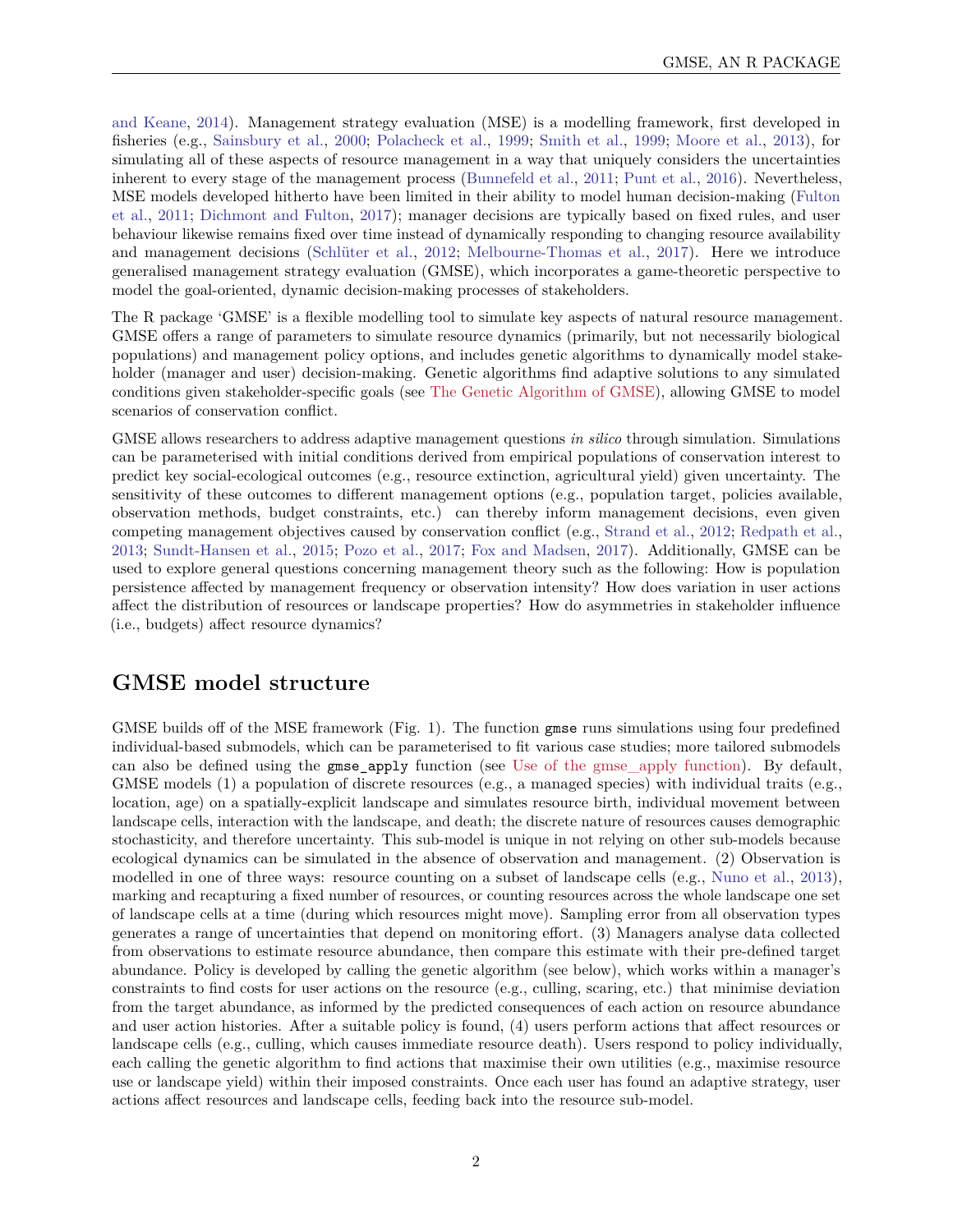

Figure 1: Description of one time step of the generalised management strategy evaluation framework, which is comprised of four separate sub-models.

### **Genetic Algorithm**

Consistent with the MSE approach [\(Bunnefeld et al.,](#page-6-6) [2011\)](#page-6-6), GMSE does not attempt to find optimal strategies or solutions for agents (stakeholders). Instead, a genetic algorithm is used to heuristically find strategies that reflect the individual objectives of each stakeholder in each time step (see [The Genetic Algorithm of](#page-0-0) [GMSE](#page-0-0) for details). Critically, all stakeholders involved in resource conservation are constrained in their decision-making; managing and using resources takes effort (e.g., time or money), and effort expended in developing or enforcing one policy (for managers) or performing one action (for users) will be effort not expendable elsewhere [\(Milner-Gulland,](#page-7-13) [2011;](#page-7-13) [Müller-Hansen et al.,](#page-7-14) [2017;](#page-7-14) [Schlüter et al.,](#page-7-15) [2017\)](#page-7-15). In finding strategies, GMSE models this trade-off by setting a fixed budget for managers and users. Allocations from a manager's budget can be used to increase the cost it takes a user to perform an action (i.e., 'policy'), and allocations from a user's budget can be used to perform the action at the cost set by the manager. Hence, stakeholders can have incomplete control over resource use and express competing management objectives, potentially resulting in conflict.

A single call of the genetic algorithm simulates the process of thinking and decision-making for one manager or user. In each new call of the genetic algorithm, a unique population of temporary manager or user strategies is initialised. In each iteration of the genetic algorithm, these strategies crossover and mutate; when this results in strategies that are over-budget, expenditures are iteratively decreased at random until budget constraints are satisfied. A fitness function then evaluates each strategy in the population, and a tournament is used to select the next iteration of strategies [\(Hamblin,](#page-6-12) [2013\)](#page-6-12). The genetic algorithm terminates when a minimum number of iterations has passed and the increase in the fitness of the fittest strategy between the current and previous iteration is below some threshold. The highest fitness strategy in the population then becomes the stakeholder's new strategy.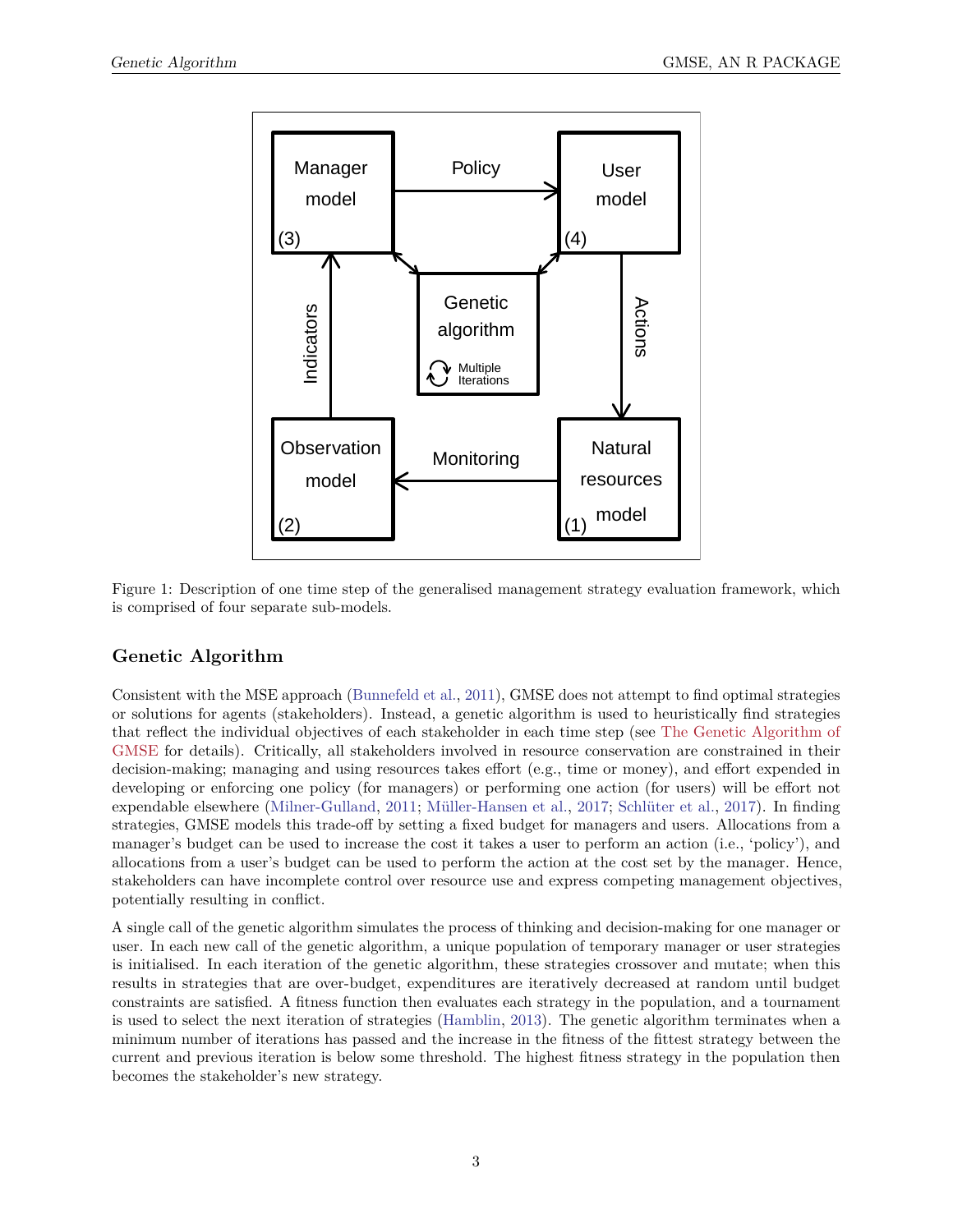### **An example of resource management**

Here we illustrate the usefulness of GMSE by considering the case study of a protected population of waterfowl that exploits agricultural land causing a conservation conflict with farmers (e.g., [Fox and Madsen,](#page-6-11) [2017;](#page-6-11) [Mason et al.,](#page-6-13) [2017;](#page-6-13) [Tulloch et al.,](#page-8-0) [2017\)](#page-8-0). Managers attempt to keep the abundance of waterfowl at a target level, while farmers attempt to minimise the damage inflicted on their crops (e.g., [Madsen et al.,](#page-6-14) [2017\)](#page-6-14). Using GMSE, we can simulate waterfowl population dynamics, along with the continued monitoring and policy set by managers, and the actions that farmers take to protect their crop yields given the constraints of policy. We consider a population of waterfowl with an initial abundance and manager target abundance of 200, but whose carrying capacity is 2000. Waterfowl consume and destroy all crop yield upon arrival to a landscape cell. In each time step, waterfowl are observed on a random subset of cells, then managers extrapolate from density per cell to estimate total population size. Managers then use these estimates to set costs of culling and scaring waterfowl for five farmers (scaring is non-lethal, causing waterfowl to move to a random landscape cell). Farmers attempt to reduce the negative impact of waterfowl on the cropland that they own, working within the constraints of culling and scaring costs and their budget for performing these actions.

```
sim <- gmse(land ownership = TRUE, stakeholders = 5, observe type = 0,
            res\_death_K = 2000, manage_target = 1000, RESOURCE_ini = 200,
            user_budget = 1000, manager_budget = 1000, res_consume = 1,
            scaring = TRUE, plotting = FALSE);
## [1] "Initialising simulations ... "
\# [1] "Generation 13 of
## [1] "Generation 26 of 40"
## [1] "Generation 39 of 40"
```
Parameters in gmse not listed are set to default values. By plotting the output with plot\_gmse\_results, simulation results can be interpreted visually (manager and user decisions can also be interpreted using the plot\_gmse\_effort function, see [Example case study in GMSE](#page-0-0) and [Advanced case study options](#page-0-0) for an expanded example).

plot gmse results(sim results = sim);

Fig. 2 shows the landscape broken down by resource position and farmer land ownership in the upper left and right hand panels, respectively. The waterfowl population fluctuates around the manager's target size of 1000, but the manager's estimate of population size deviates from its actual size due to observation uncertainty (compare black and blue lines in the middle left panel). Because the waterfowl have a direct negative effect on landscape yield, total landscape yield (orange line of the middle left panel), along with the yield of individual farmers (right middle panel), is low when waterfowl abundance is high, and vice versa.

Only the estimates of population size from the observation model are available to the manager, so policy change at any time step is driven primarily by the deviation of the currently estimated population size from the manager's target and the actions of farmers in the previous time step. Hence, when the population size is estimated to be below (above) the manager's target, the manager increases (decreases) the cost of culling and decreases (increases) the cost of scaring. Because the manager does not know in advance how farmers will react to policy change, they assume a proportional response in total actions with respect to a change in cost (e.g., doubling the cost of culling will decrease stakeholder culling by 1*/*2). Farmers responding to policy are interested only in minimising waterfowl's exploitation of their crops, so they will either cull or scare to remove the waterfowl from their land, depending on which option is more effective (i.e., cheaper). This is reflected in the bottom left versus right panels of Fig. 2; when managers decrease culling costs relative to scaring, farmers respond with more total culling, and vice versa. Farmer decisions then affect waterfowl distribution and abundance, impacting future crop yield and policy.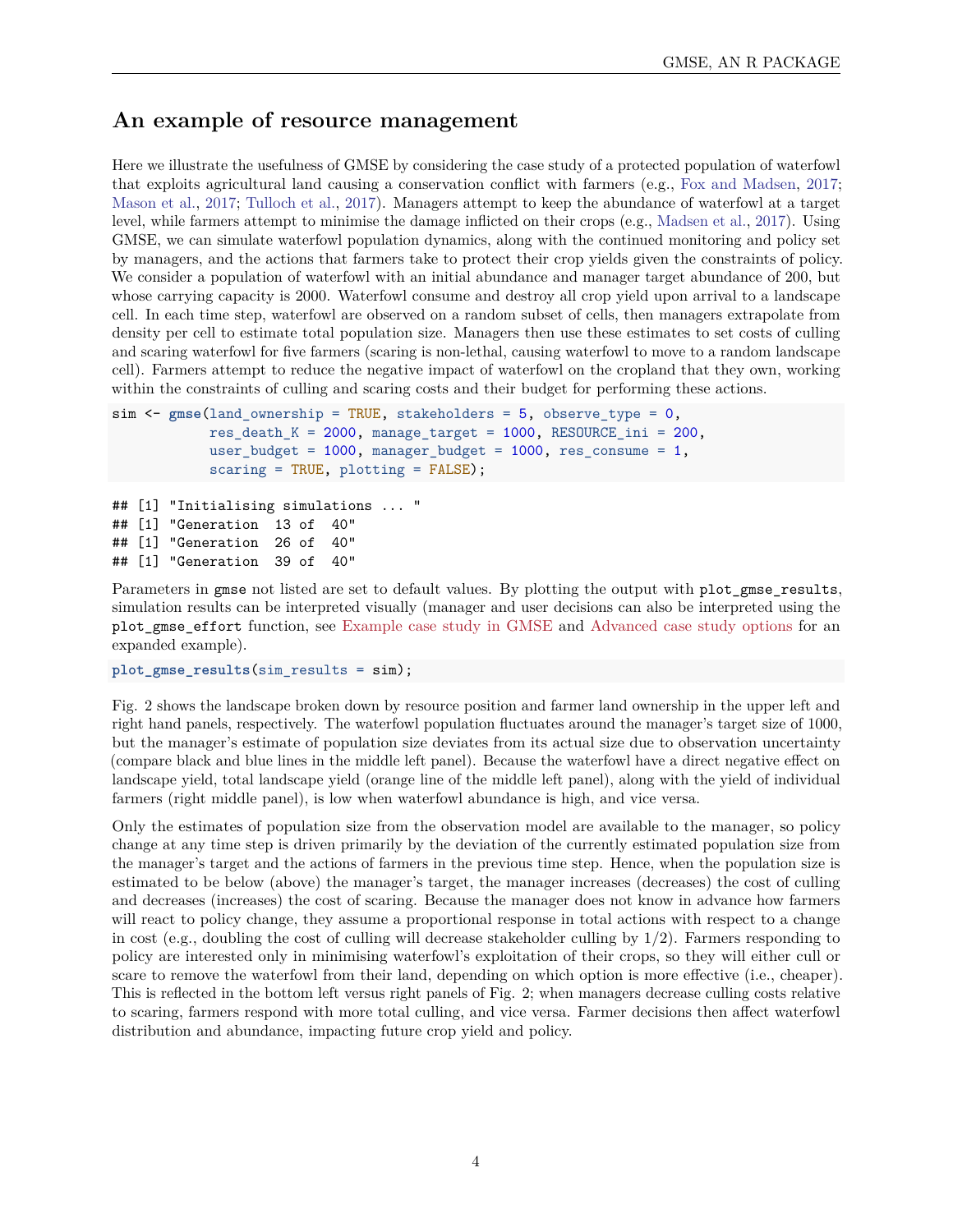

Figure 2: Results of an example simulation illustrating the management of a protected resource that exploits the land of five farmers. The upper left panel shows locations of resources (black dots) on the landscape in the final time step of the simulation (multiple resources can occur on the same landscape cell). The upper right panel shows the same landscape broken down into five differently coloured regions, which correspond to areas of land owned by each of the five farmers. The middle left panel shows the actual abundance of resources (black solid line; i.e., 'natural resources' or 'operating' model), and the abundance of resources as estimated by the manager (blue solid line; i.e., 'observation' or 'assessment' model; shading indicates 95 percent confidence intervals), over time. The horizontal dotted red and blue lines show the landscape-level resource carrying capacity enacted on adult mortality and the manager's target for resource abundance, respectively. The orange line shows the total percent yield of landscape cells. The middle right panel shows total percent yield of landscape cells for each individual farmer, differentiated by colour, where line colours correspond to areas of the landscape in the upper right panel. The lower left panel shows the cost of farmers performing actions over time, as set by the manager; the upper limit on cost of actions reflects the manager's limited budget for setting policy. The lower right panel shows the total number of actions attempted to be performed by all farmers over time (some actions might be unsuccessful if resources are not on a farmer's land to cull or scare, so, e.g., culling actions might be larger than resources actually culled).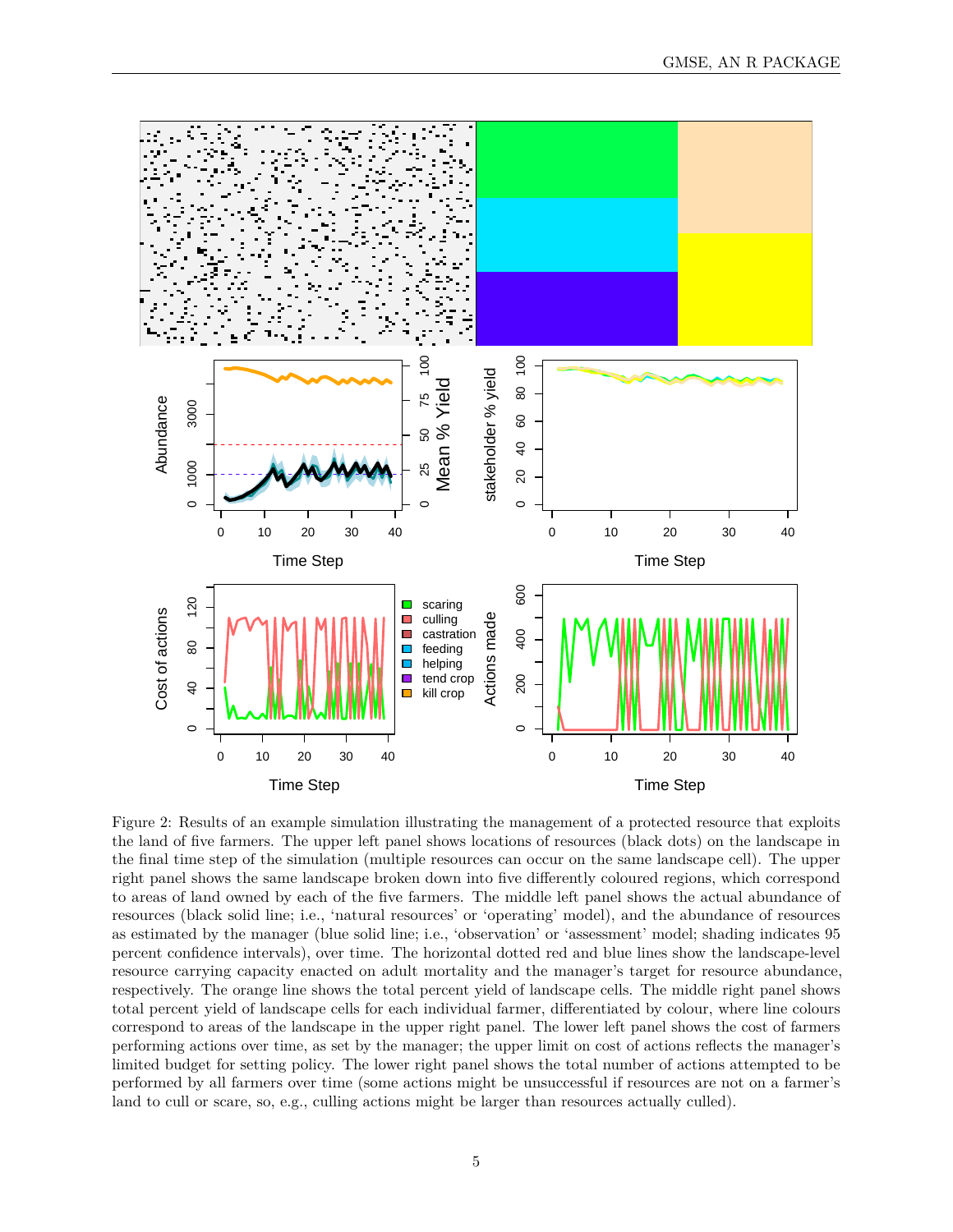# **Graphical User Interface (GUI)**

The function gmse gui opens GMSE in a browser and allows simulations to be run for most gmse pa-rameter options using the package 'shiny' [\(Chang et al.,](#page-6-15) [2017\)](#page-6-15). Figures from plot gmse results and plot\_gmse\_effort, and tables from gmse\_summary are provided as GUI output.

### **Custom defined sub-models**

The function gmse apply allows custom resource, observation, manager, or user sub-models to be integrated into the GMSE framework (see [Use of the gmse\\_apply function,](#page-0-0) [Advanced case study options,](#page-0-0) and [Fisheries](#page-0-0) [example integrating FLR\)](#page-0-0). Any type of sub-model (e.g., numerical, individual-based) is permitted by defining a function with appropriately specified inputs and outputs; where custom functions are not provided, gmse\_apply runs default GMSE sub-models used in gmse. Any parameter options available in gmse or in custom functions can be passed directly to gmse\_apply, thereby allowing for high flexibility in model specification. For example, a simple logistic growth function can be integrated as a resource sub-model to replace the default resource function.

```
logistic_res_mod <- function(X_0, K = 2000, gr = 1){
    X_1 \leftarrow X_0 + g r * X_0 * (1 - X_0/K);return(X_1);}
sim < gmse_apply(res_mod = logistic_res_mod, X_0 = 200, gr = 0.3, stakeholders = 5);
```
The gmse\_apply function simulates a single GMSE time step, and therefore must be looped for simulations over multiple time steps. Within loops, GMSE arguments can be redefined to simulate changing conditions (e.g., change in policy availability or stakeholder budgets, see [Use of the gmse\\_apply function](#page-0-0) and [Advanced](#page-0-0) [case study options\)](#page-0-0), thereby allowing many management scenarios to be simulated *in silico*.

# **Availability**

The GMSE package can be downloaded from CRAN [\(https://cran.r-project.org/package=GMSE\)](https://cran.r-project.org/package=GMSE) or GitHub [\(https://confoobio.github.io/gmse/\)](https://confoobio.github.io/gmse/). GMSE is open source under GNU Public License.

# **Conclusions**

Here we have introduced the R package GMSE, software for modelling social-ecological dynamics under scenarios of potential conflict. GMSE provides a powerful tool for individual-based modelling simulations while also allowing for extensive model customisation. GMSE vignettes provide additional examples for getting started with gmse or gmse\_gui for simulations using default resource, observation, manager, and user sub-models [\(Example case study in GMSE,](#page-0-0) [Management frequency and extinction risk,](#page-0-0) and [Adaptive timing](#page-0-0) [of investment strategy\)](#page-0-0), and for using gmse\_apply for advanced model customisation [\(Use of the gmse\\_apply](#page-0-0) [function,](#page-0-0) [Advanced case study options,](#page-0-0) and [Default GMSE data structures\)](#page-0-0) and integration with existing packages (e.g., Fisheries Library in R, see [Fisheries example integrating FLR\)](#page-0-0). Future versions of GMSE will include additional features and improve upon the realism of social and ecological modelling components, while also maintaining a high degree of flexibility and modulatarity for model customisation.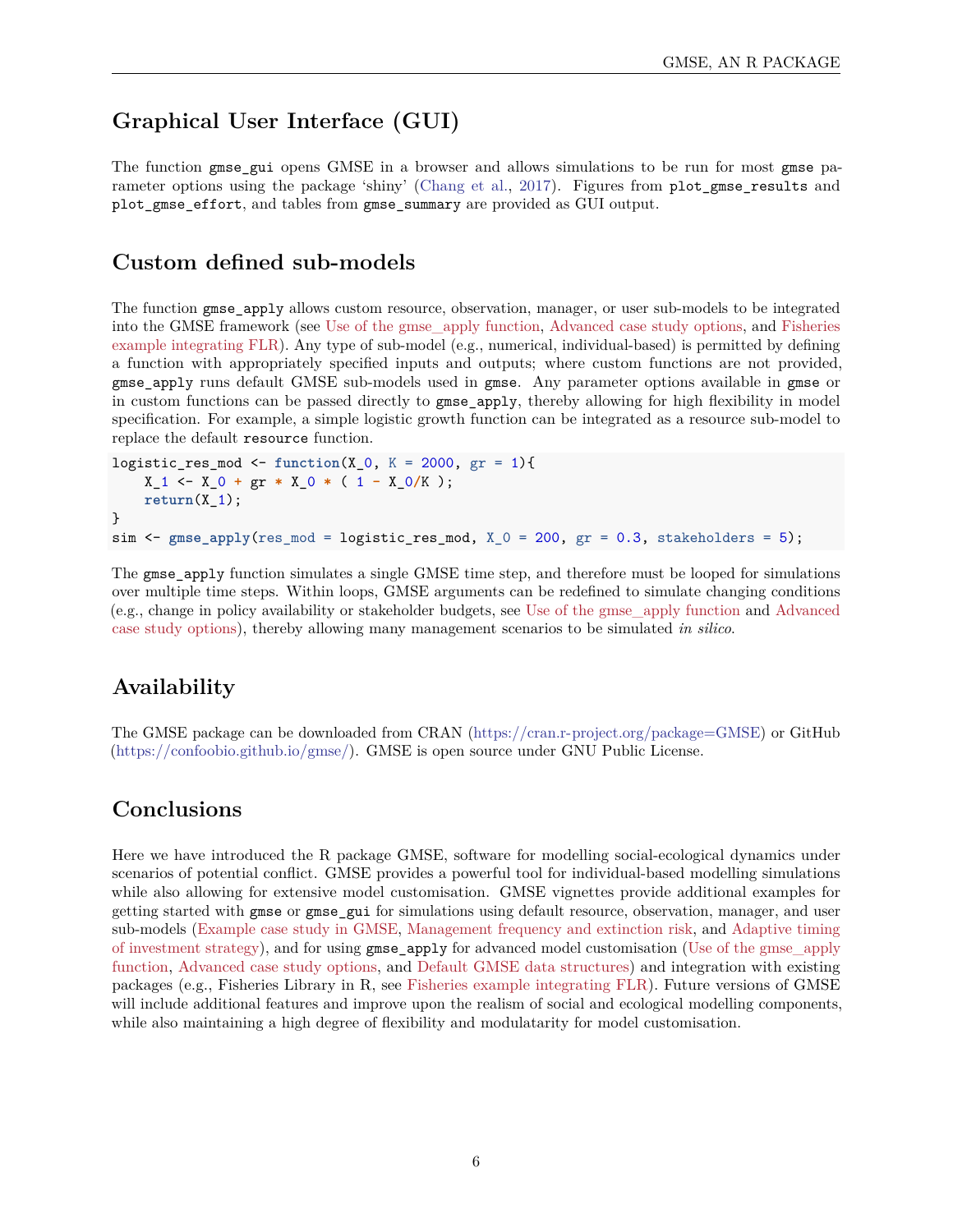### **Acknowledgements**

This project was funded by the European Research Council under the European Union's H2020/ERC grant agreement no. 679651 (ConFooBio) to NB. ABD is funded by a Leverhulme Trust Early Career Fellowship. We thank two anonymous reviewers for helpful comments.

## **References**

- <span id="page-6-6"></span>Bunnefeld, N., Hoshino, E., and Milner-Gulland, E. J. (2011). Management strategy evaluation: A powerful tool for conservation? *Trends in Ecology and Evolution*, 26(9):441–447.
- <span id="page-6-7"></span>Bunnefeld, N. and Keane, A. (2014). Managing wildlife for ecological, socioeconomic, and evolutionary sustainability. *Proceedings of the National Academy of Sciences*, 111(36):12964–12965.
- <span id="page-6-2"></span>Ceballos, G., Ehrlich, P. R., and Dirzo, R. (2017). Biological annihilation via the ongoing sixth mass extinction signaled by vertebrate population losses and declines. *Proceedings of the National Academy of Sciences*, 114(30):E6089—-E609.
- <span id="page-6-15"></span>Chang, W., Cheng, J., Allaire, J., Xie, Y., and McPherson, J. (2017). *shiny: Web Application Framework for R*. R package version 1.0.5.
- <span id="page-6-3"></span>Crist, E., Mora, C., and Engelman, R. (2017). The interaction of human population, food production, and biodiversity protection. *Science*, 356:260–264.
- <span id="page-6-9"></span>Dichmont, C. M. and Fulton, E. A. (2017). Fisheries science and participatory management strategy evaluation: eliciting objectives, visions and system models. In Bunnefeld, N., Nicholson, E., and Milner-Gulland, E. J., editors, *Decision-making in Conservation and Natural Resource Management: Models for Interdisciplinary Approaches*, chapter 2, pages 19–45. Cambridge University Press, Cambridge.
- <span id="page-6-0"></span>Dirzo, R., Young, H. S., Galetti, M., Ceballos, G., Isaac, N. J. B., and Collen, B. (2014). Defaunation in the Anthropocene. *Science*, 345(6195):401–406.
- <span id="page-6-4"></span>Fischer, J., Abson, D. J., Bergsten, A., French Collier, N., Dorresteijn, I., Hanspach, J., Hylander, K., Schultner, J., and Senbeta, F. (2017). Reframing the food-biodiversity challenge. *Trends in Ecology and Evolution*, 32(5):335–345.
- <span id="page-6-11"></span>Fox, A. D. and Madsen, J. (2017). Threatened species to super-abundance: The unexpected international implications of successful goose conservation. *Ambio*, 46(s2):179–187.
- <span id="page-6-8"></span>Fulton, E. A., Smith, A. D. M., Smith, D. C., and Van Putten, I. E. (2011). Human behaviour: The key source of uncertainty in fisheries management. *Fish and Fisheries*, 12(1):2–17.
- <span id="page-6-12"></span>Hamblin, S. (2013). On the practical usage of genetic algorithms in ecology and evolution. *Methods in Ecology and Evolution*, 4(2):184–194.
- <span id="page-6-1"></span>Hautier, Y., Tilman, D., Isbell, F., Seabloom, E. W., Borer, E. T., and Reich, P. B. (2015). Anthropogenic environmental changes affect ecosystem stability via biodiversity. *Science*, 348(6232):336–340.
- <span id="page-6-5"></span>Keith, D. A., Martin, T. G., McDonald-Madden, E., and Walters, C. (2011). Uncertainty and adaptive management for biodiversity conservation. *Biological Conservation*, 144(4):1175–1178.
- <span id="page-6-14"></span>Madsen, J., Williams, J. H., Johnson, F. A., Tombre, I. M., Dereliev, S., and Kuijken, E. (2017). Implementation of the first adaptive management plan for a European migratory waterbird population: The case of the Svalbard pink-footed goose Anser brachyrhynchus. *Ambio*, 46(s2):275–289.
- <span id="page-6-13"></span>Mason, T. H., Keane, A., Redpath, S. M., and Bunnefeld, N. (2017). The changing environment of conservation conflict: geese and farming in Scotland. *Journal of Applied Ecology*, pages 1–12.
- <span id="page-6-10"></span>Melbourne-Thomas, J., Constable, A. J., Fulton, E. A., Corney, S. P., Trebilco, R., Hobday, A. J., Blanchard, J. L., Boschetti, F., Bustamante, R. H., Cropp, R., Everett, J. D., Fleming, A., Galton-Fenzi, B.,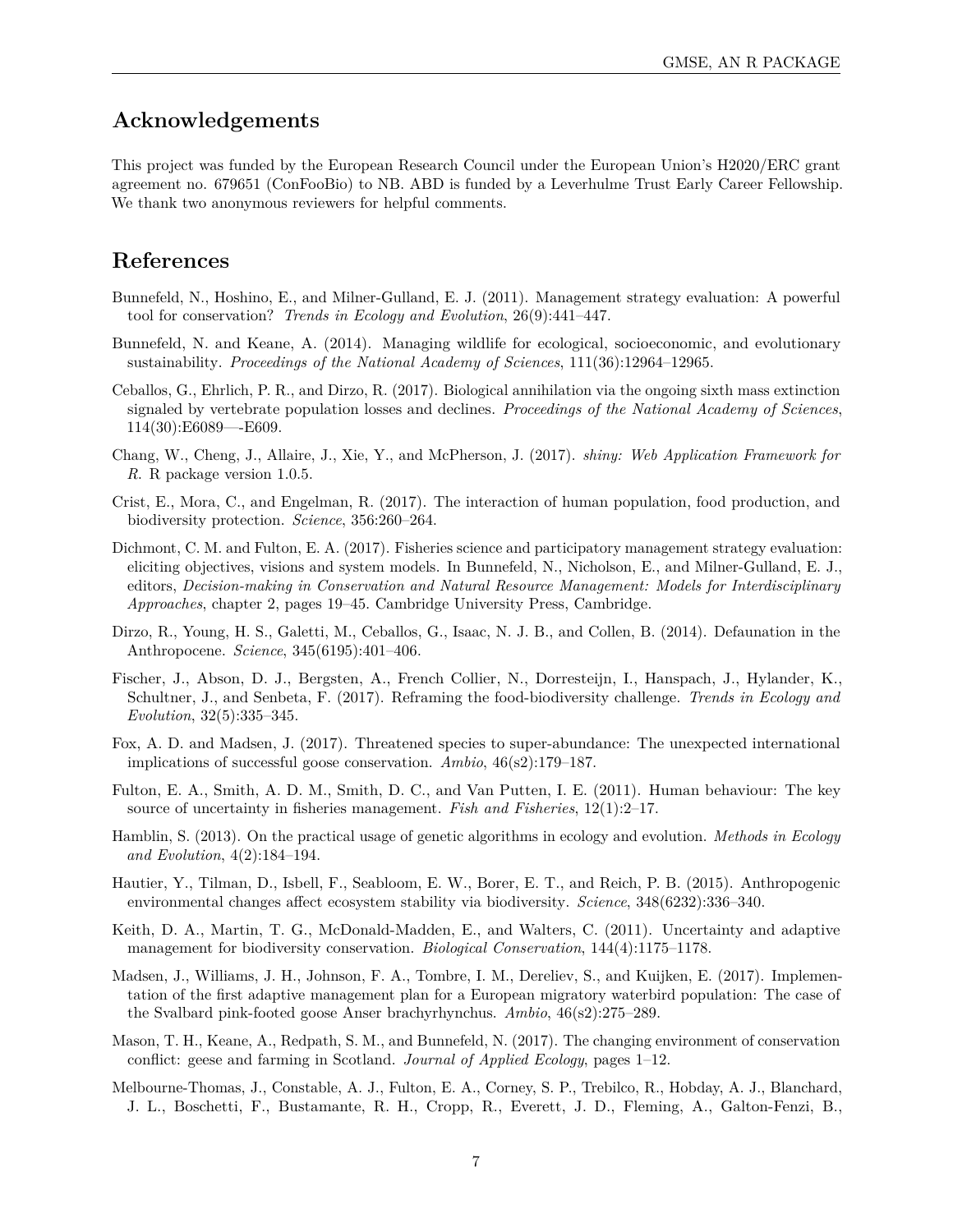Goldsworthy, S. D., Lenton, A., Lara-Lopez, A., Little, R., Marzloff, M. P., Matear, R., Mongin, M., Plag?nyi, E., Proctor, R., Risbey, J. S., Robson, B. J., Smith, D. C., Sumner, M. D., and van Putten, E. I. (2017). Integrated modelling to support decision-making for marine social-ecological systems in Australia. *ICES Journal of Marine Science*, 32:270–287.

- <span id="page-7-13"></span>Milner-Gulland, E. J. (2011). Integrating fisheries approaches and household utility models for improved resource management. *Proceedings of the National Academy of Sciences*, 108(4):1741–1746.
- <span id="page-7-5"></span>Moore, J. E., Curtis, K. A., Lewison, R. L., Dillingham, P. W., Cope, J. M., Fordham, S. V., Heppell, S. S., Pardo, S. A., Simpfendorfer, C. A., Tuck, G. N., and Zhou, S. (2013). Evaluating sustainability of fisheries bycatch mortality for marine megafauna: A review of conservation reference points for data-limited populations. *Environmental Conservation*, 40(4):329–344.
- <span id="page-7-14"></span>Müller-Hansen, F., Schlüter, M., Mäs, M., Hegselmann, R., Donges, J. F., Kolb, J. J., Thonicke, K., and Heitzig, J. (2017). How to represent human behavior and decision making in Earth system models? A guide to techniques and approaches. *Earth System Dynamics Discussions*, pages 1–53.
- <span id="page-7-12"></span>Nuno, A., Bunnefeld, N., and Milner-Gulland, E. J. (2013). Matching observations and reality: Using simulation models to improve monitoring under uncertainty in the Serengeti. *Journal of Applied Ecology*, 50(2):488–498.
- <span id="page-7-0"></span>O'Connell, E. (2017). Towards adaptation of water resource Systems to climatic and socio-economic change. *Water Resources Management*, 31(10):2965–2984.
- <span id="page-7-3"></span>Polacheck, T., Klaer, N. L., Millar, C., and Preece, A. L. (1999). An initial evalutaion of management strategies for the southern bluefin tuna fishery. *ICES Journal of Marine Science*, 56(6):811–826.
- <span id="page-7-11"></span>Pozo, A., Coulson, T., Mcculloch, G., and Stronza, A. L. (2017). Determining baselines for human-elephant conflict : A matter of time. *PLoS One*, 12(6):e0178840.
- <span id="page-7-6"></span>Punt, A. E., Butterworth, D. S., de Moor, C. L., De Oliveira, J. A. A., and Haddon, M. (2016). Management strategy evaluation: Best practices. *Fish and Fisheries*, 17(2):303–334.
- <span id="page-7-1"></span>Redpath, S. M., Gutiérrez, R. J., Wood, K, A., and Young, J. C., editors (2015). *Conflicts in conservation: navigating towards solutions*. Cambridge University Press.
- <span id="page-7-9"></span>Redpath, S. M., Young, J., Evely, A., Adams, W. M., Sutherland, W. J., Whitehouse, A., Amar, A., Lambert, R. A., Linnell, J. D. C., Watt, A., and Gutiérrez, R. J. (2013). Understanding and managing conservation conflicts. *Trends in Ecology & Evolution*, 28(2):100–109.
- <span id="page-7-2"></span>Sainsbury, K. J., Punt, A. E., and Smith, A. D. (2000). Design of operational management strategies for achieving fishery ecosystem objectives. *ICES Journal of Marine Science*, 57(3):731–741.
- <span id="page-7-15"></span>Schlüter, M., Baeza, A., Dressler, G., Frank, K., Groeneveld, J., Jager, W., Janssen, M. A., McAllister, R. R. J., Müller, B., Orach, K., Schwarz, N., and Wijermans, N. (2017). A framework for mapping and comparing behavioural theories in models of social-ecological systems. *Ecological Economics*, 131:21–35.
- <span id="page-7-7"></span>Schlüter, M., McAllister, R. R. J., Arlinghaus, R., Bunnefeld, N., Eisenack, K., Hölker, F., Milner-Gulland, E. J., Müller, B., Nicholson, E., Quaas, M., and Stöven, M. (2012). New horizons for managing the environment: A review of coupled social-ecological systems modeling. *Natural Resource Modeling*, 25(1):219– 272.
- <span id="page-7-4"></span>Smith, A. D. M., Sainsbury, K. J., and Stevens, R. A. (1999). Implementing effective fisheries-management systems – management strategy evaluation and the Australian partnership approach. *ICES Journal of Marine Science*, 56(6):967–979.
- <span id="page-7-8"></span>Strand, O., Nilsen, E. B., Solberg, E. J., and Linnell, J. C. D. (2012). Can management regulate the population size of wild reindeer (Rangifer tarandus) through harvest? *Canadian Journal of Zoology*, 90:163–171.
- <span id="page-7-10"></span>Sundt-Hansen, L., Huisman, J., Skoglund, H., and Hindar, K. (2015). Farmed Atlantic salmon Salmo salar L. parr may reduce early survival of wild fish. *Journal of Fish Biology*, 86(6):1699–1712.